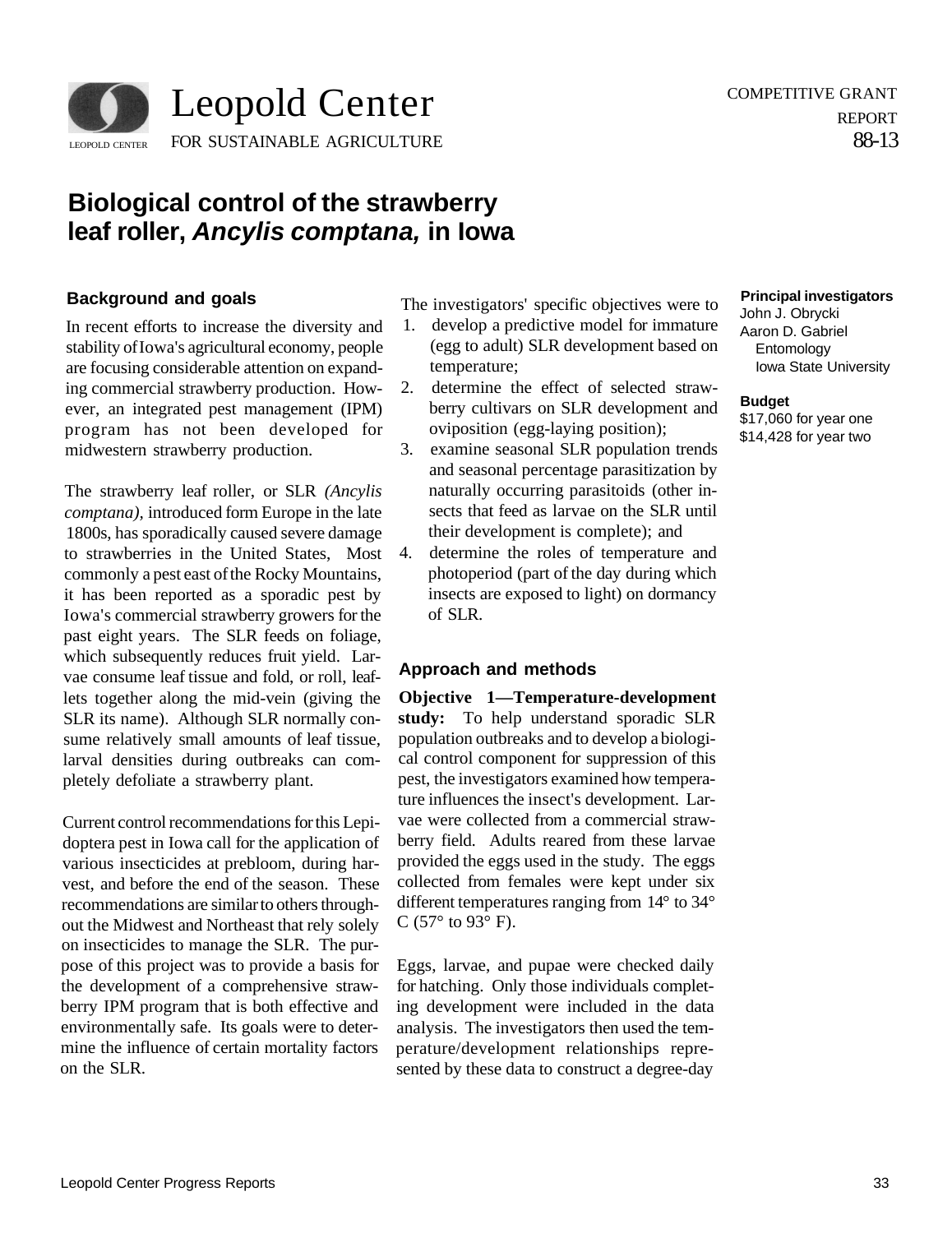(DD) model. (A degree-day is one degree of departure, on a single day, above the daily mean temperature from a given base temperature.) The following values were used in the model: egg development took 78 DD at temperatures above 10°; larval development took 254 DD above 9.7° C; pupal development took 100 DD above 10.9° C, and egg to adult development took 431 DD above 10.2° C.

**Objective 2—Cultivar acceptance and suitability:** This part of the study sought to determine whether a biological basis exists for growers' observations of greater SLR infestations on particular cultivars (and ultimately, whether some cultivars possess resistance to this pest). The investigators selected cultivars for this project on the basis of their commercial use and the range in density of their leaf trichomes (short hairs on leaves). Leaf trichomes affect oviposition of the insects; thus, their variation was considered as a factor that may alter SLR oviposition responses.

The investigators used two commercial culti-



vars widely grown in the Midwest, a third reported to be heavily infested by SLR in Iowa, and a fourth being examined for production in Iowa. (Wild strawberry was also considered a cultivar for the purpose of the study.) The ovipositional *preference* of SLR females was tested with four combinations of strawberry cultivars.

The ovipositional *nonpreference* behavior of SLR females was determined by exposing six mating pairs to a single strawberry cultivar until the female died. Two-day-old mating pairs randomly assigned to a cultivar were given a new leaf each day. Observers recorded daily the number of eggs deposited and the location of each in relation to locations recorded for the preference tests. They also compared the mean number of eggs deposited per female on each cultivar.

**Objective 3—Population intensity and field parasitization:** The investigators monitored weekly the population densities (number of individuals per leaf) of the SLR and its natural enemies from 1987 through 1989 (see Figs. 1 and 2), noting also their densities according to season. SLR in 300 rolled leaves taken from strawberry fields in 1987 through 1989 were collected at the pupal stage, and SLR adult and parasitoid emergence were recorded. The investigators also conducted tests in caged plots to determine mortality without parasites.

**Objective 4—Dormancy of SLR:** Late-stage SLR larvae overwinter in a dormant phase in rolled strawberry leaves that remain in fields as litter. Thus, an understanding of its dormancy is necessary to accurately predict the seasonal activity of these insects.

Overwintering populations were maintained outdoors in protective enclosures and sampled during the late fall and winter. Larvae from these field cages were distributed on leaflets equally among constant temperatures and photoperiods and checked every second day for pupation. To investigate the role of temperatures below freezing in ending the dormancy, the investigators began sampling larvae in the fall before the onset of low field temperatures.

**Fig. 1. (top) Adult parasitoid Pediobius facialis.** 

**Fig. 2. (bottom) Adult parasitoid Itoplectis conquisitor.**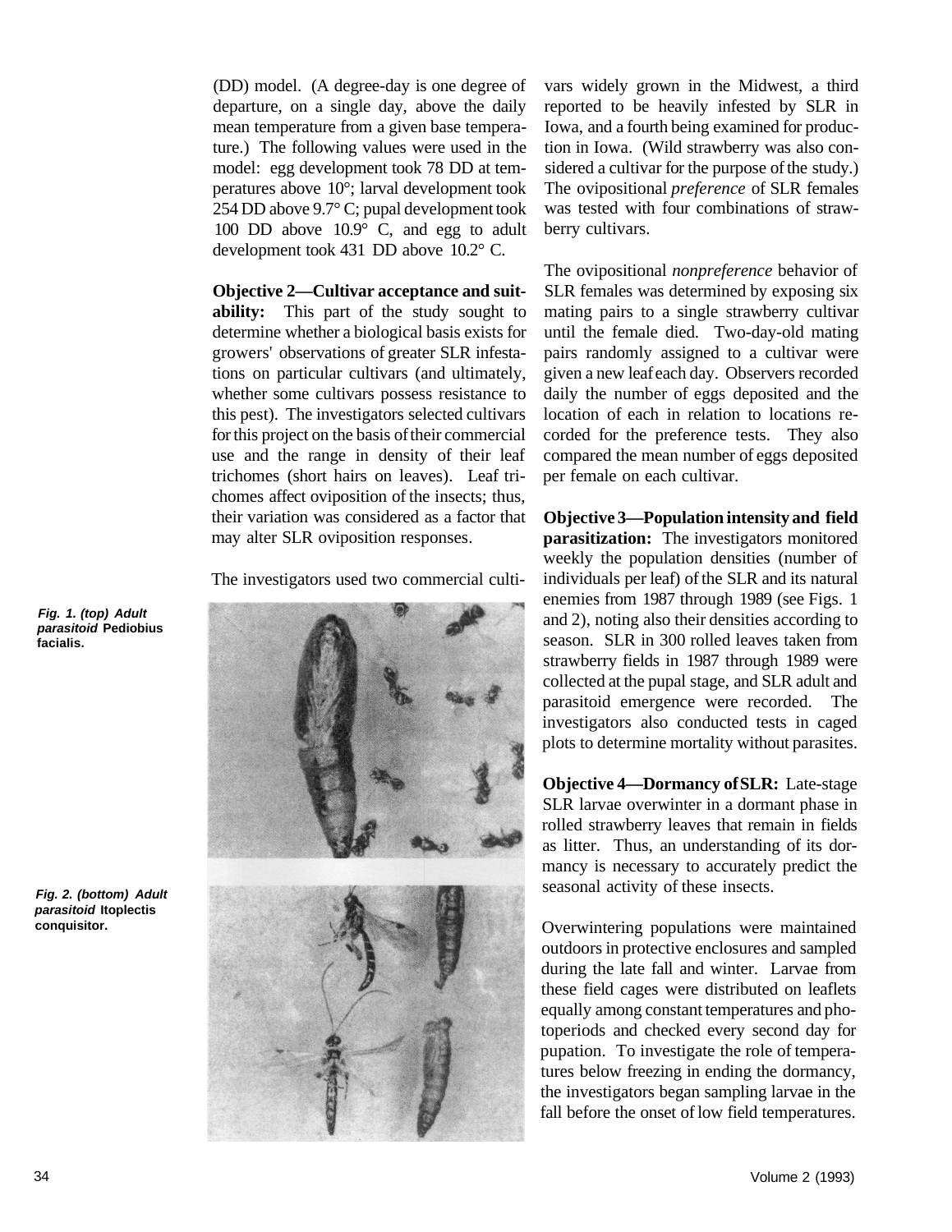The investigators sampled overwintering larvae in February and March of 1988 to determine the relationship between temperature and spring development. To determine the accuracy of the values to be used for predicting spring development under field conditions, the investigators allowed known numbers of SLR to overwinter in three strawberry plots in 1988 at the ISU Horticultural Research Station at Gilbert.

# **Findings**

**Thermal requirements for SLR development:** *The model predicted second and third generation egg and larval SLR development stages in the field within three calendar days.*  In general, development time increased considerably as temperature decreased. No significant differences appeared between male and female developmental times. While immature temperature/development data alone cannot predict how temperature relates to population growth, this study resulted in an accurate model to predict development of the SLR egg and larval life stages in the field. Immature development of the SLR required 430 DD above  $10^{\circ}$  C.

**Cultivar acceptance and suitability for development:** While some trichome characteristics (see Approach and methods) are similar among cultivars used in this study, trichome density was significantly different. In the tests with five cultivars, the number of eggs deposited on two of them was much greater than on the other three. Still, larval and pupal development times and survival did not differ significantly among cultivars. Overall, no consistent pattern of SLR preference or nonpreference behavior was observed among the five cultivars.

**Population intensity and field parasitization:** Fourteen parasitoid species were identified. The two most abundant species of the 14 parasitoids recovered (/. *conquisitor* and *P. facialis,* both pupal parasitoids) have not been abundant in previous studies of SLR parasitoids in eastern and midwestern states. Weekly sampling data show that the parasitization peaks by these two species were near the SLR pupal peak densities, indicating they are well synchronized with their SLR host.

The survival of SLR in caged plots that excluded parasitoids ranged from 62% to 99%. Mortality in these cages resulted from naturally occurring factors other than parasitoids; however, mortality due to predators or pathogens was not observed.

**Dormancy of SLR:** During autumn, the role of short daylengths and low temperatures in maintaining dormancy in SLR was shown by the increased developmental times under these conditions. In this study, the larval response of SLR to photoperiod can no longer be observed by the third week of December; that is, the number of days from sampling to pupation are similar under long and short photoperiods.

Field cage studies demonstrated that 50% emergence of adult SLR from overwintering larvae can be predicted accurately when based on the accumulation of approximately 155 DD over  $10^{\circ}$  C.

## **Implications**

The results of these SLR population studies provide evidence that SLR population dynamics can be examined by analyzing the SLR's seasonal life cycle, including leaf-rolling larvae, pupae, and adults. Because of this insect's leaf rolling behavior, predicting its population development is a critical part of its management. In early stages the insect feeds on unfolded leaves; as larvae mature they fold leaves in half or web them together. These webbed "shelters" may protect the larvae from insecticide even as larvae continue to feed within the webs. This study provided the means to predict egg hatch and larval development to time control measures against larvae before they begin rolling leaves.

Thus, information from this study will help to form the basis of an IPM program for strawberries. Predicting population development